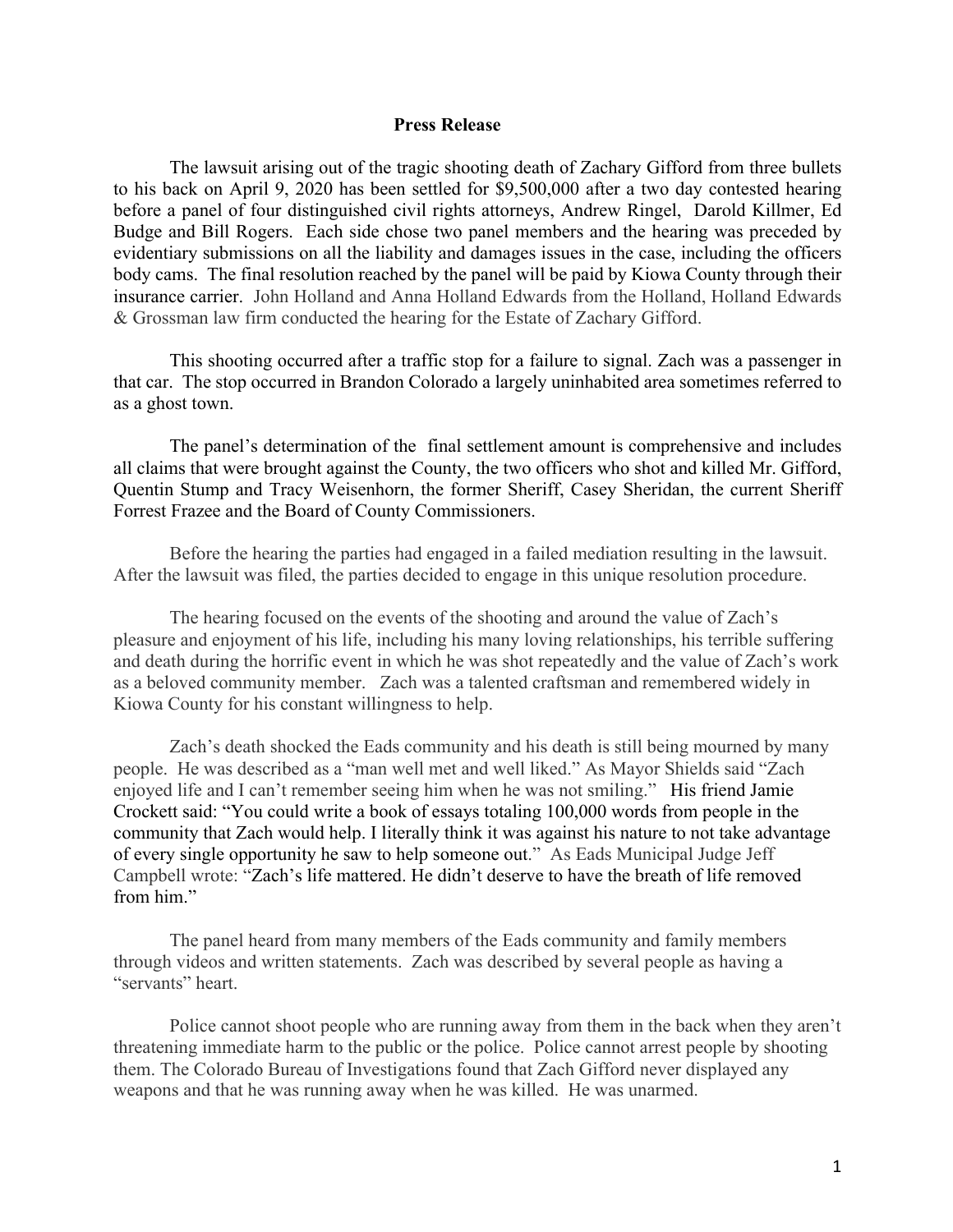Each officer shot at him twice, with the final shot being fired by Quentin Stump.

This final shot occurred after a staggering 18 second delay from the third shot. By then Zach was 24 yards away from Quentin Stump. He was suspected only of possession of drugs and had an empty baggie in his jeans coin pocket with some residue that did not even constitute a misdemeanor. When the final shot was taken both officers knew Zach had already been wounded by two of their previous shots to his back and would have been easy to catch up with in the large empty field where this happened.

The County and former Sheriff Sheridan, who resigned since this incident, were sued for allowing a custom of using deadly force to stop fleeing suspects when they are not imminently threatening the officers or any other persons. Just four months before Zach was killed in an empty field, Quentin Stump used deadly force to try to stop a fleeing suspect, shooting nine times toward the back of a driver of a suspected stolen vehicle who was also not threatening him but just trying to drive away into an empty field. That driver got away and was arrested elsewhere. After this and other incidents, Sheriff Sheridan did not discipline or retrain Quentin Stump.

This is the worst civil rights case our firm has ever handled and also the clearest liability case we ever had against all the parties named. Zach was a wonderful human being and his parents were pillars of the community.

Carla Gifford, Zach's mother was a kindergarten teacher and special education teacher. Larry Gifford, Zach's father, was a very popular coach in Eads and the PE instructor. They lived in Eads for 40 years. Larry was on the Town Council and the school Board before his retirement.

Kiowa County is a small Eastern Colorado community with fewer than 1500 people. The tax base is small and the County budget is only around \$7 million a year.

The family loves Kiowa County and had no desire to have their lawsuit potentially threaten to bankrupt this rural county with limited resources. Accordingly, they agreed to this panel hearing where the potential resolution was limited by the available insurance. The community has stood up for Zach very strongly, demanding justice for him and grieving with them. The family also needs peace for themselves now two years since he was killed rather than being in a long lawsuit that has been over since these shots were fired.

John Holland and Anna Holland Edwards want to jointly state that:

"This horrific case serves to remind yet one more tragic time that we must fight to find ways as a country to incentivize and cause law enforcement to stop killing our people for no good or sufficient reasons. The killing of Zach was totally unacceptable and unnecessary. The danger posed by the unrestrained and untrained use of deadly force by police continues to allow good loving people to be shot to death for no good or sufficient reasons, this time in the middle of nowhere."